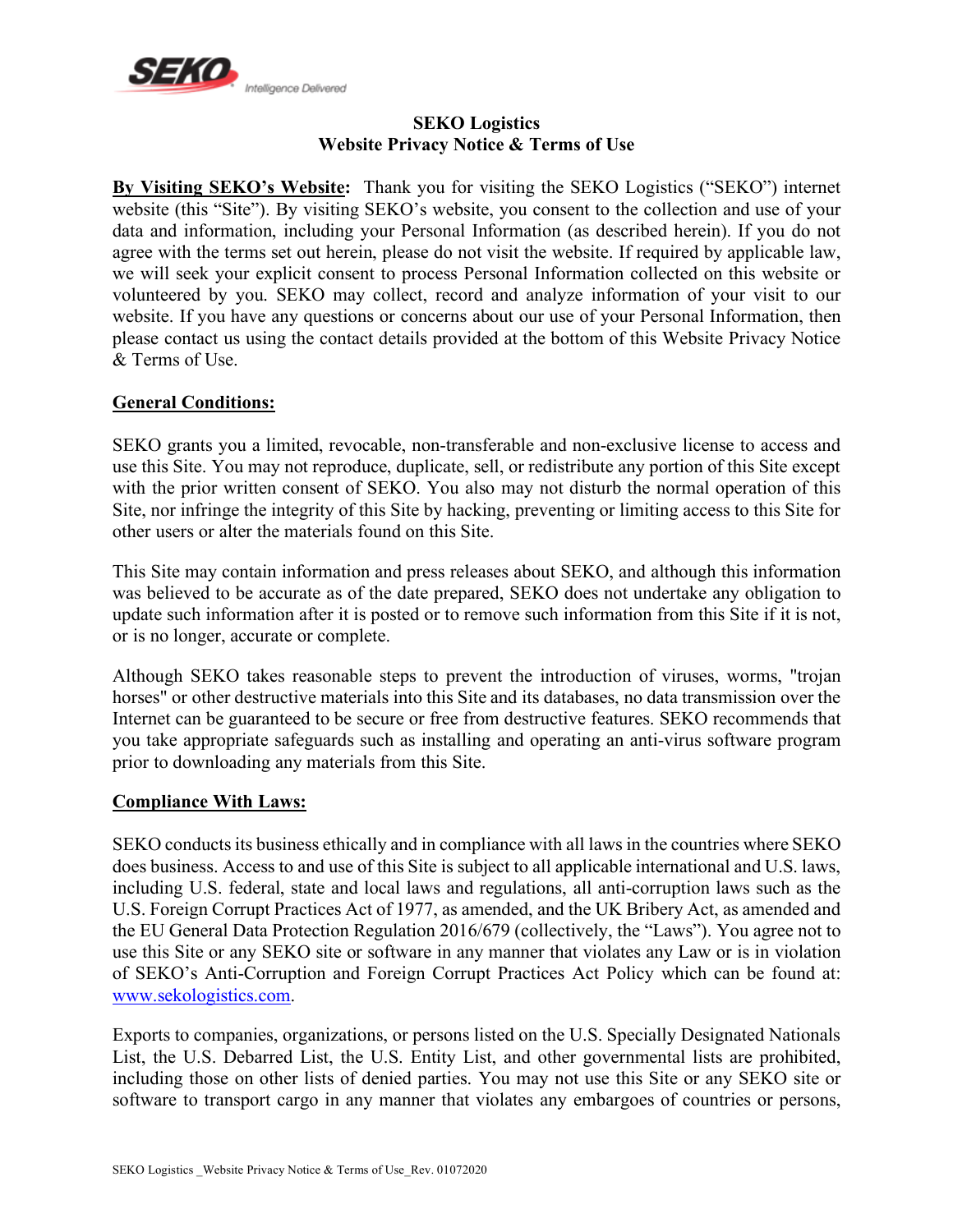

including Burma, Cuba, Iran, Libya, North Korea, Sudan and Syria. For additional information regarding these laws and the enforcement agencies for these laws, see the following websites:

U.S. Customs and Border Protection: www.cbp.gov/xp/cgov/ Office of Foreign Assets Control: www.treasury.gov/about/organizationalstructure/offices/Pages/Office-of-Foreign-Assets-Control Bureau of Industry and Security: www.bis.doc.gov Directorate of Defense Trade Controls: www.pmddtc.state.gov United States Department of Defense: www.defense.gov United States Department of Justice: www.justice.gov Federal Bureau of Investigation: www.fbi.gov Bureau of Alcohol, Tobacco, Firearms, and Explosives: www.atf.gov United States Department of Energy: energy.gov/ne/office-nuclear-energy

You assume all responsibility for compliance with all laws and regulations of the United States and any other country from which you may access this Site regarding access, use, export, re-export and import of any information or materials appearing on or available through this Site. You agree that you will not export or import any information or materials in violation of any applicable export or import laws.

## **Registration:**

You may choose to register on this Site to access its interactive features and services. By registering on this Site, you agree to provide accurate and current information about yourself as prompted by this Site and to maintain and promptly update your online profile information to keep it accurate and current.

Some of this Site's features and services are being made available to customers based in some countries and not others. You agree to register only for SEKO services offered on this Site for the country in which your account is based.

#### **Disclaimer and Limit of Liability:**

While SEKO endeavors to ensure that the information disseminated through this Site is accurate, complete, reliable, and up to date, no express or implied warranties are made. This Site and information contained on this Site is provided "as is" without any express or implied warranty. TO THE FULLEST EXTENT PERMITTED UNDER APPLICABLE LAW, SEKO disclaims all warranties with regard to information contained on this Site, including all implied warranties of merchantability and fitness for a particular purpose, any warranties that access to this Site will be uninterrupted, error-free and any warranties that this Site will be free of viruses or other harmful materials. To the fullest extent permitted under applicable law, SEKO shall not be liable to you for any LOST PROFITS, DAMAGES RESULTING FROM LOST DATA OR BUSINESS INTERRUPTION OR ANY OTHER special, indirect or consequential damages arising from the use or the inability to use this Site or its content, whether based in contract, tort or any other legal theory, regardless of whether SEKO has been negligent or has been advised of the possibility of such damages.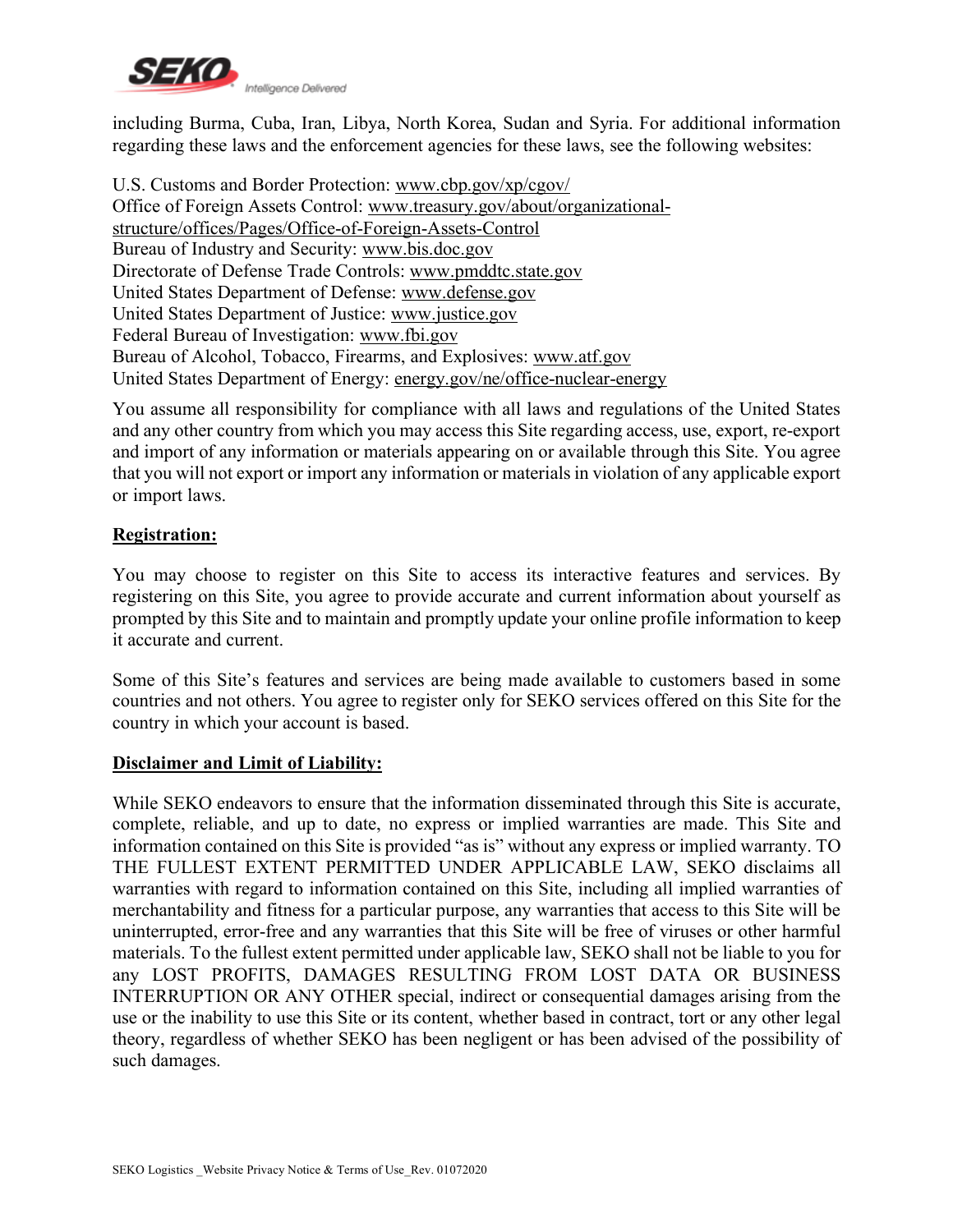

# **Proprietary Information:**

The Site is the property of SEKO and is protected by all national and international copyright and intellectual property right laws. All content and material on this Site, including, but not limited to text, graphics, audio and video clips, graphics, logos and images (collectively, the "Content") is the proprietary information of SEKO or the party that provided the Content to SEKO, and SEKO or the party that provided the Content to SEKO retains all right, title, and interest in the Content. Accordingly, the Content may not be copied, distributed, republished, uploaded, posted, or transmitted in any way without the prior written consent of SEKO, except that you may print out a copy of the Content solely to support your business interactions with SEKO. In doing so, you may not remove or alter, or cause to be removed or altered, any copyright, trademark, trade name, service mark, or any other proprietary notice or legend appearing on any of the Content. Unless otherwise expressly stated, nothing within this Site should be construed as SEKO conferring any license or right under the laws of copyright or intellectual property. SEKO trademarks may not be used by anyone without the prior written consent of SEKO.

All communications or material that you transmit to SEKO through this Site is non-proprietary. By the transmission of such material to SEKO through this Site, you agree, subject to the terms of any agreement between SEKO and you, that SEKO may use such materials for any purpose, including reproduction, transmission, and publication.

## **Hyperlinks:**

You are granted a limited, revocable, non-transferable and non-exclusive right to create a hyperlink to this website so long as the link does not portray SEKO, its affiliates or SEKO's products or services in a false, misleading, derogatory or otherwise objectionable manner. You may not make the shipping or tracking information on this Site available on any other website or otherwise reproduce, distribute, copy, store, use or sell the shipping or tracking information for commercial gain without the prior written consent of SEKO. You may not use any metatags or any other hidden text utilizing SEKO's name or trademarks without the prior written consent of SEKO.

# **What Information We May Collect:**

You may voluntarily provide personal information when registering to access many of this Site's most useful features or in connection with applications submitted to SEKO, including your mailing address, telephone, e-mail address, and other personally identifiable and non-public information (collectively, the "Data" or "Personal Information").

As you interact with this Site, it also collects information about how you interact with this Site. This Site collects such information to measure the use of this Site, improve the quality of the services and content provided by SEKO, and to provide valuable resources to help SEKO route, track, and organize your shipments. The type of information this Site collects includes your IP address, which type of Internet browser you are using, where you go on this Site, how long you stay on any part of this Site, and which communication messages you receive from this Site. In some countries, including countries in the European Economic Area, or in the state of California under the California Consumer Privacy Act of 2018 ("CCPA"), this information may be considered personal information under applicable data protection laws.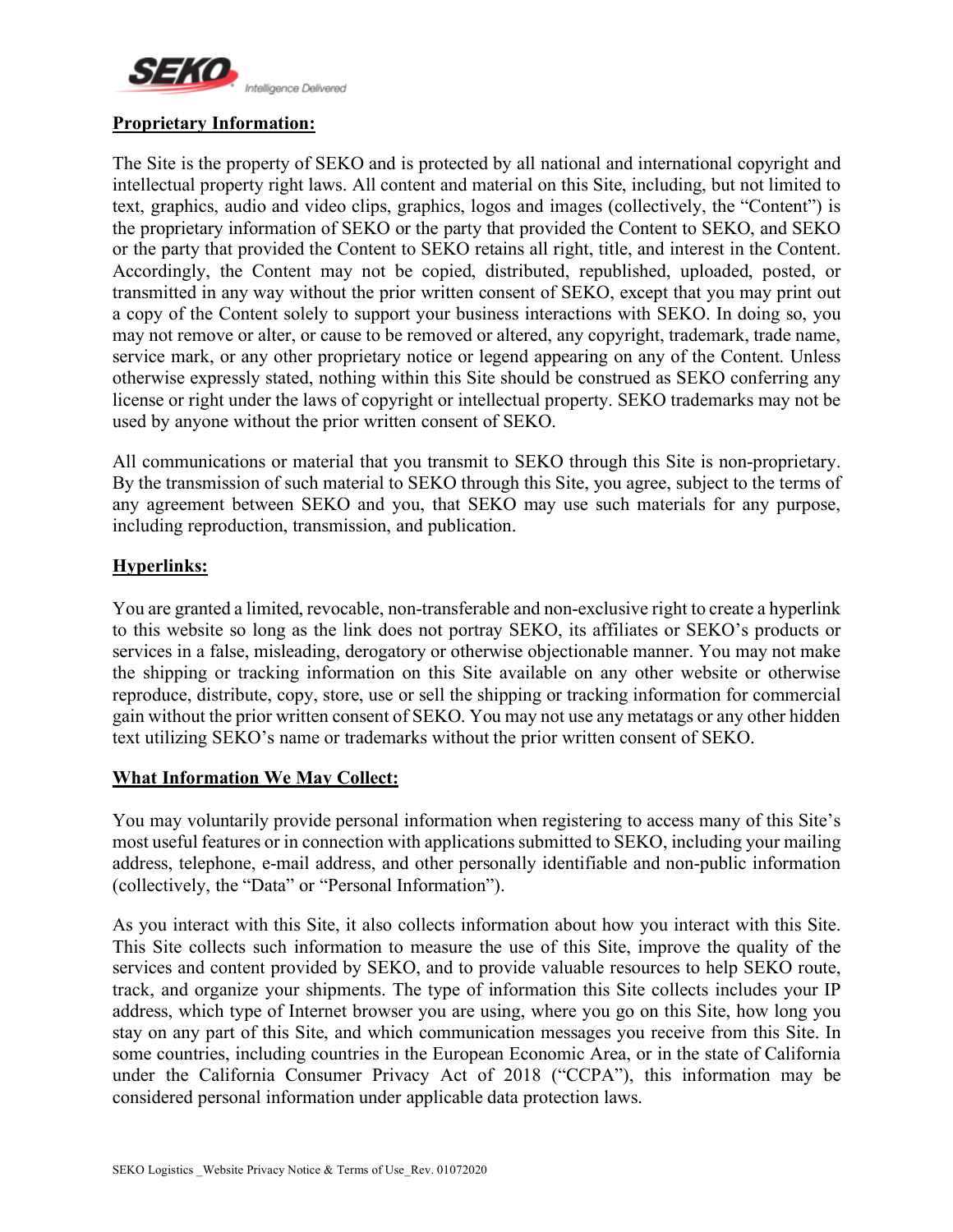

In particular, our website has collected the following categories of personal information from its clients and users within the last twelve (12) months:

| Category                                                                                                                                 | <b>Examples</b>                                                                                                                                                                                                                                                                                                                                                                                                                                                                                                                   | <b>Collected</b> |
|------------------------------------------------------------------------------------------------------------------------------------------|-----------------------------------------------------------------------------------------------------------------------------------------------------------------------------------------------------------------------------------------------------------------------------------------------------------------------------------------------------------------------------------------------------------------------------------------------------------------------------------------------------------------------------------|------------------|
| A. Identifiers                                                                                                                           | A real name, Internet Protocol Address, email<br>address, or other similar identifiers                                                                                                                                                                                                                                                                                                                                                                                                                                            | <b>YES</b>       |
| Personal Information<br>$B_{-}$<br>categories listed in the<br>California Customer<br>Records statute (Cal. Civ.<br>Code § 1798.80 (e)). | A name, signature, Social Security number,<br>physical characteristics or description, address,<br>telephone number, passport number, driver's<br>license or state identification card number,<br>insurance policy number, education, employment,<br>employment history, bank account number, credit<br>card number, debit card number, or any other<br>financial information, medical information, or<br>health insurance information.<br>Note: Some personal information in this category<br>may overlap with other categories. | N <sub>O</sub>   |
| Protected classification<br>$C_{\cdot}$<br>characteristics under<br>California or federal law.                                           | Age (40 years or older), race, color, ancestry,<br>national origin, citizenship, religion or creed,<br>marital status, medical condition, physical or<br>mental disability, sex (including gender, gender<br>identity, gender expression, pregnancy or<br>childbirth and related medical conditions), sexual<br>orientation, veteran or military status, genetic<br>information (including familial genetic<br>information).                                                                                                      | NO               |
| D. Commercial Information                                                                                                                | Records of personal property, products or services<br>purchased, obtained, or considered, or other<br>purchasing or consuming histories or tendencies.                                                                                                                                                                                                                                                                                                                                                                            | NO               |
| <b>Biometric Information</b><br>Ε.                                                                                                       | Genetic, physiological, behavioral and biological<br>characteristics, or activity patterns used to extract<br>a template or other identifier or identifying<br>information, such as, fingerprints, faceprints, and<br>voiceprints, iris or retina scans, keystroke, gait, or<br>other physical patterns, and sleep, health or<br>exercise data.                                                                                                                                                                                   | NO               |

The Personal Information SEKO collects from you, the legal basis for processing such data, how such data is used, how it is kept secure, how long it is retained and your legal rights with respect to such data under applicable data privacy laws is more particularly described in our Client Privacy Policy.

# **How Does SEKO Keep My Personal Information Secure?**

We use appropriate technical and organizational measures to protect the Personal Information that we collect and process about you. The measures we use are designed to provide a level of security appropriate to the risk of processing your Personal Information. Specific measures we use include URL PROTECTION, ATTACHMENT PROTECTION, INTRUSION PREVENTION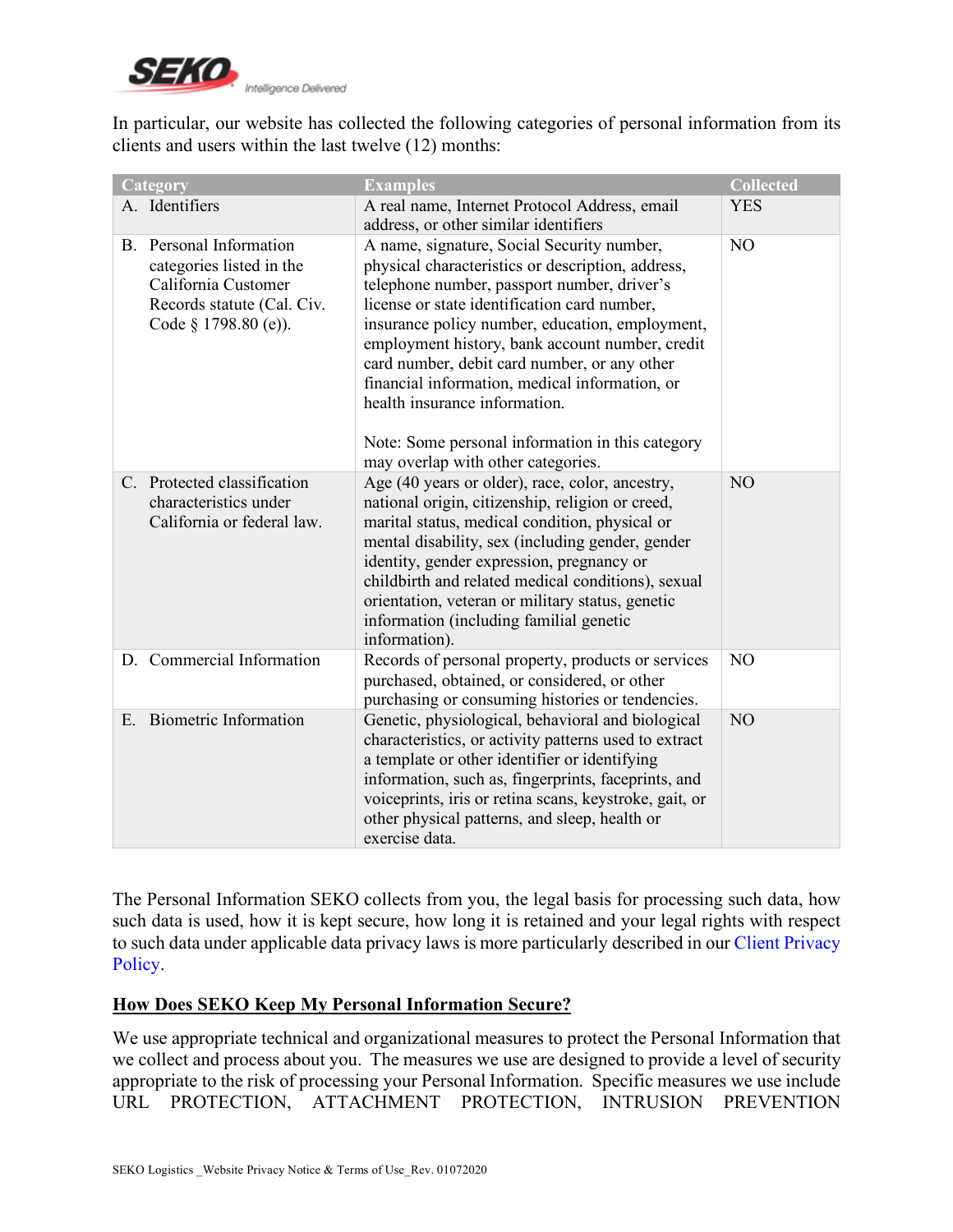

PROGRAM, SECURE MESSAGING OPTIONS FOR SENSITIVE EMAIL and UNIFIED SECURITY MANAGEMENT which help aid in our efforts to secure your information. If you have further questions on our Cyber Security procedures, please contact us using the contact details provided under the "How to Contact Us" heading below. Additional information regarding how we safeguard your Personal Information is also available in our Client Privacy Policy.

# **Use of Cookies:**

This Site may use cookies to collect and use Personal Information about you as well as to optimize our website functionality. For further information about the types of Cookies we use, why, and how you can control Cookies, please see our Cookie Statement which can be found at www.sekologistics.com/us/privacy-center/

## **Legal Basis For Processing Personal Information:**

Our legal basis under applicable data privacy laws for collecting and using the Personal Information described above depends on the type of personal information concerned and the specific context in which we collect it and the applicable.

However, we will normally collect Personal Information from you only (i) where we need the personal information to perform a contract with you, (ii) where the processing is in our legitimate interests and not overridden by your rights, or (iii) where we have your consent to do so. In some cases, we may also have a legal obligation to collect Personal Information from you or may otherwise need the Personal Information to protect your vital interests or those of another person.

If we ask you to provide personal information to comply with a legal requirement or to perform a contact with you, we will make this clear at the relevant time and advise you whether the provision of your personal information is mandatory or not (as well as of the possible consequences if you do not provide your personal information).

If we collect and use your personal information in reliance on our legitimate interests (or those of any third party), this interest will normally be to operate our platform and communicating with you as necessary to provide our services to you and for our legitimate commercial interest, for instance, when responding to your queries, handling a shipment either to or from you or another party, improving our platform, undertaking marketing, or for the purposes of detecting or preventing illegal activities. We may have other legitimate interests and if appropriate we will make clear to you at the relevant time what those legitimate interests are.

If you have questions about or need further information concerning the legal basis on which we collect and use your personal information, please contact us using the contact details provided under the "How to Contact Us" heading below.

#### **International Data Transfers:**

Your personal information may be transferred to, and processed in, countries other than the country in which you are resident. These countries may have data protection laws that are different to the laws of your country and, in some cases, may not be as protective. Specifically, our Website servers are located in the United States and our group companies and third party service providers and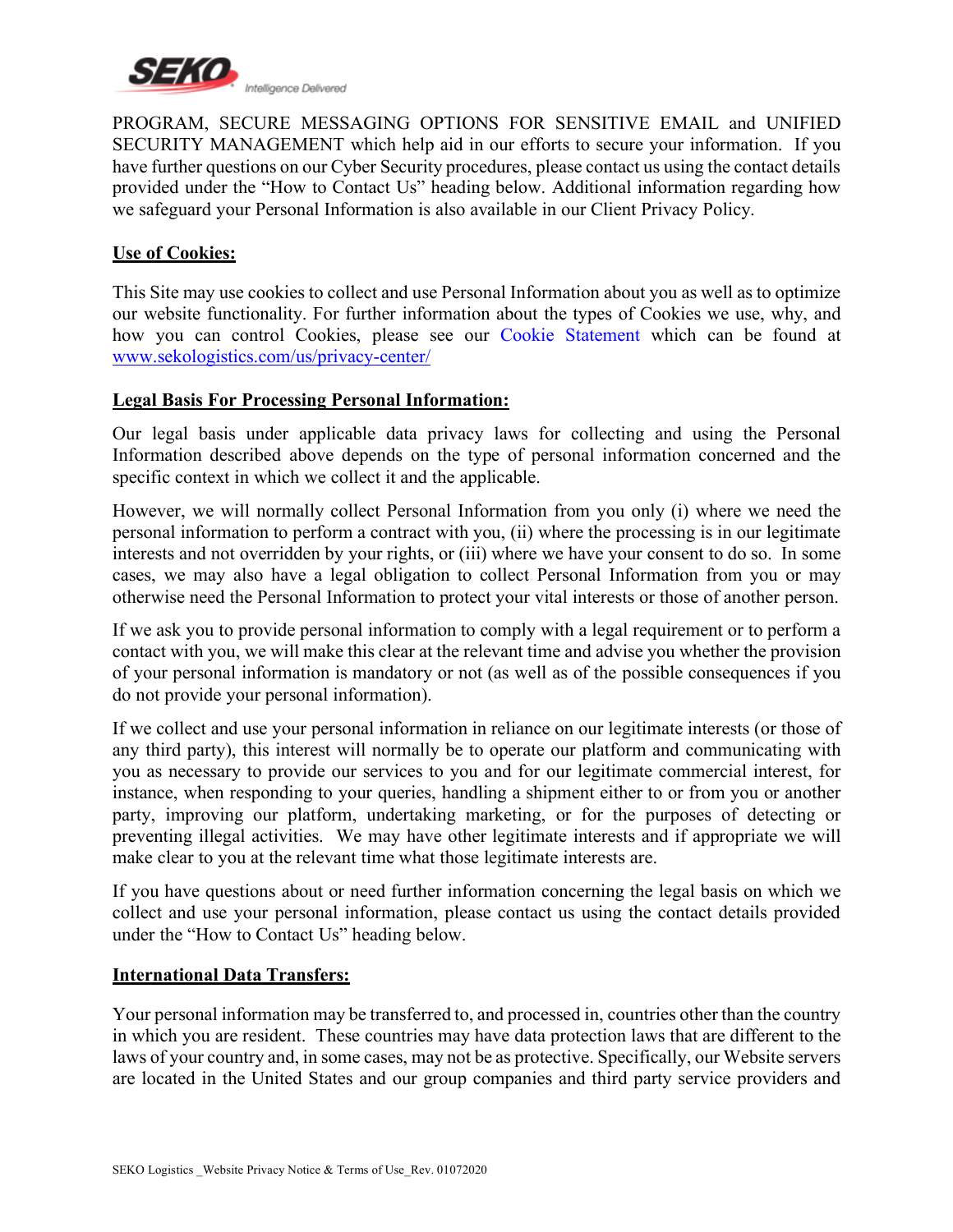

partners operate in countries around the world. This means that when we collect your personal information we may process it in any of these countries.

However, we have taken appropriate safeguards to require that your personal information will remain protected in accordance with this Website Privacy Notice & Terms of Use. SEKO will ensure and take measurable steps to protect your data by introducing suitable legal mechanism, e.g. SEKO Logistics Data Processing Agreement which contains contractual protections for the transfer of personal information among various jurisdictions (including, e.g., the European Commission's Standard Contractual Clauses), where required and based on the processing of the information.

## **Data Retention:**

We retain personal information we collect from you where we have an ongoing legitimate business need to do so (for example, to provide you with a service you have requested or to comply with applicable legal, tax or accounting requirements). When we have no ongoing legitimate business need to process your personal information and no applicable law exists requiring its retention, we will either delete or anonymize it or, if this is not possible (for example, because your personal information has been stored in backup archives), then we will securely store your personal information and isolate it from any further processing until deletion is possible.

## **How Your Personal Information May Be Used:**

Some Data supplied by you enables this Site to assist you to create, view, and track your shipments. The Site also uses the information to deliver the best user experience, customize this Site to your preferences, and communicate relevant messages to you. Data submitted relating to applications you submit is used in SEKO's vetting process to explore possible partnerships and relationships.

SEKO may share Personal Information to help route, track, and organize your shipments as well as to evaluate any applications you submit. SEKO may contact you from time to time. SEKO may also share information with third parties in situations where we believe, in good faith, that the law requires us to do so.

#### **Use of Personal Information for Marketing:**

SEKO uses Google AdWords and other third-party vendors to advertise SEKO across the Internet, in particular on the Google Display Network. AdWords remarketing and similar audience features will display ads to you based on website activity within the SEKO website as well as on other Google-affiliated sites by placing a cookie on your web browser. This cookie does not in any way identify you or give access to your computer or mobile device. The cookie is used to indicate to other websites that "This person visited a particular page, so show them ads relating to that page." Google AdWords remarketing and similar audience features allow us to tailor our marketing to better suit your needs and only display ads that are relevant to you. If you would like information on opting out of receiving ads, please see the section and follow the link to see our Cookie **Statement**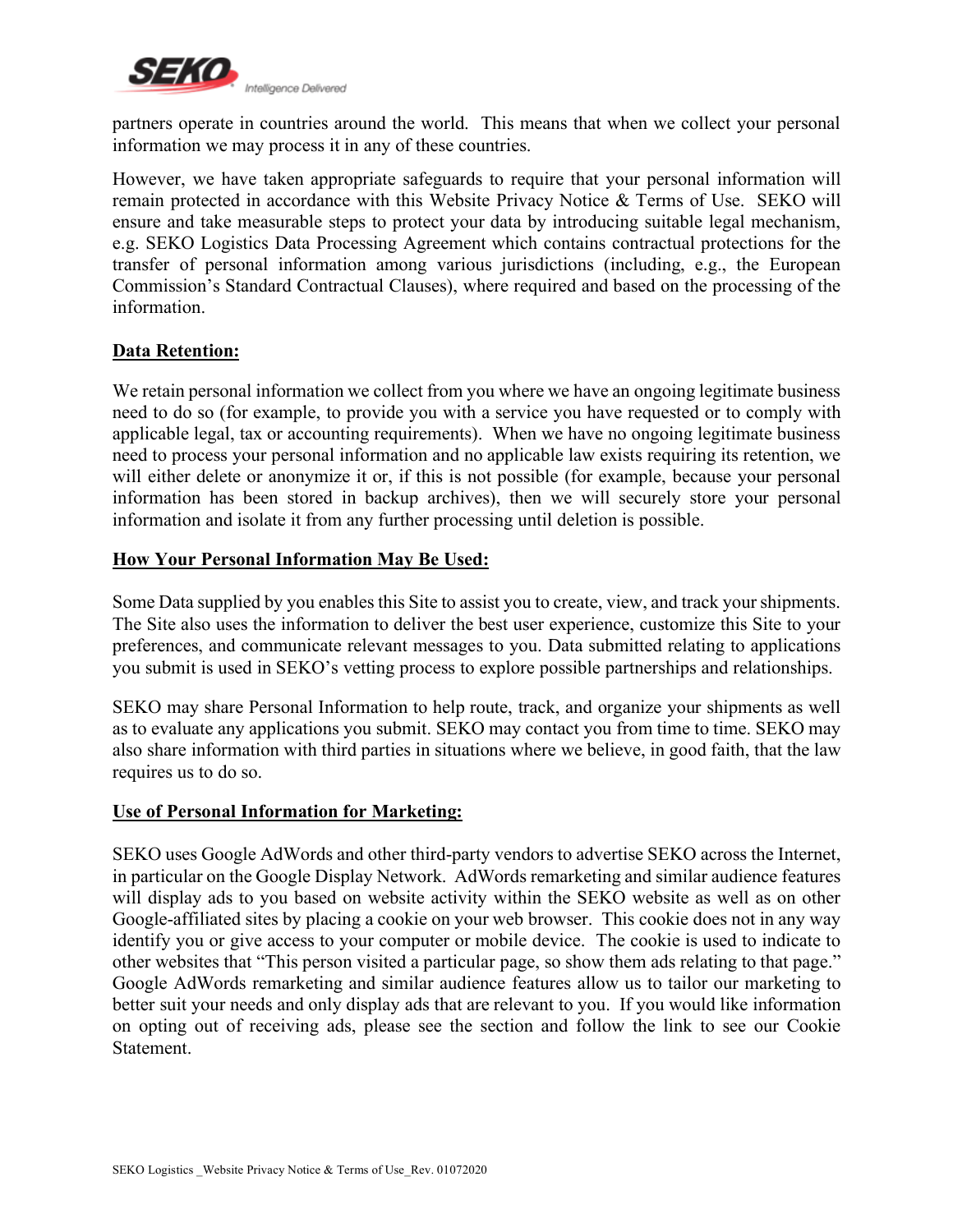

## **Your Privacy:**

Your privacy and the privacy of the information provided, is important. SEKO has taken steps to make all information received from visitors to this Site secure against unauthorized access and use. However, while SEKO strives to protect your information, SEKO cannot ensure or warrant the security of any information you transmit to SEKO.

If you have a Login ID and password for any portion of this Site, you are responsible for the security of such information. You agree to: (a) immediately notify SEKO of any unauthorized use of your Login ID and password; and (b) ensure that you exit from this Site at the end of each visit. SEKO is entitled to monitor your password and, at its discretion, require you to change it periodically. If you use a password that SEKO considers insecure, SEKO is entitled to require the password be changed and/or terminate your account.

SEKO reserves the right to fully cooperate with any law enforcement authorities or court order requesting or directing SEKO to disclose the identity of anyone posting any e-mail messages, or publishing or otherwise making available any materials that are believed to violate the Terms and Conditions.

## **Links to Other Websites:**

From time to time, SEKO may provide a hyperlink to a third party's website. SEKO is not responsible for, has no control over, and excludes any obligation as to the content or privacy policies of all third party linked websites. SEKO does not endorse any organization, agency, company, product or service represented by any link to a third party's website. Accessing and viewing third party websites is conducted at your own risk.

#### **Limited Access:**

From time to time, this Site may be inaccessible or inoperable for any reason, including equipment malfunctions, Site updates, maintenance and repairs and causes beyond SEKO's control or those that are not reasonably foreseeable. In addition, SEKO may block, terminate or suspend your access to this Site at any time for any reason in its sole discretion, even if access continues to be allowed to others.

#### **Indemnification:**

You agree to defend, indemnify, and hold harmless SEKO, its affiliates, agents, representatives, contractors, and all of their respective directors, officers, employees, partners, members, shareholders, principals, agents, and their predecessors, successors, and assigns from and against any and all actions, claims, proceedings, damages, settlements, judgments, liabilities, obligations, costs, and expenses (including without limitation attorneys' fees and litigation expenses) relating to or arising from this Site, your use of this Site, your fraud, violation of law, or willful misconduct, and any breach by you of the Website Privacy Notice & Terms of Use.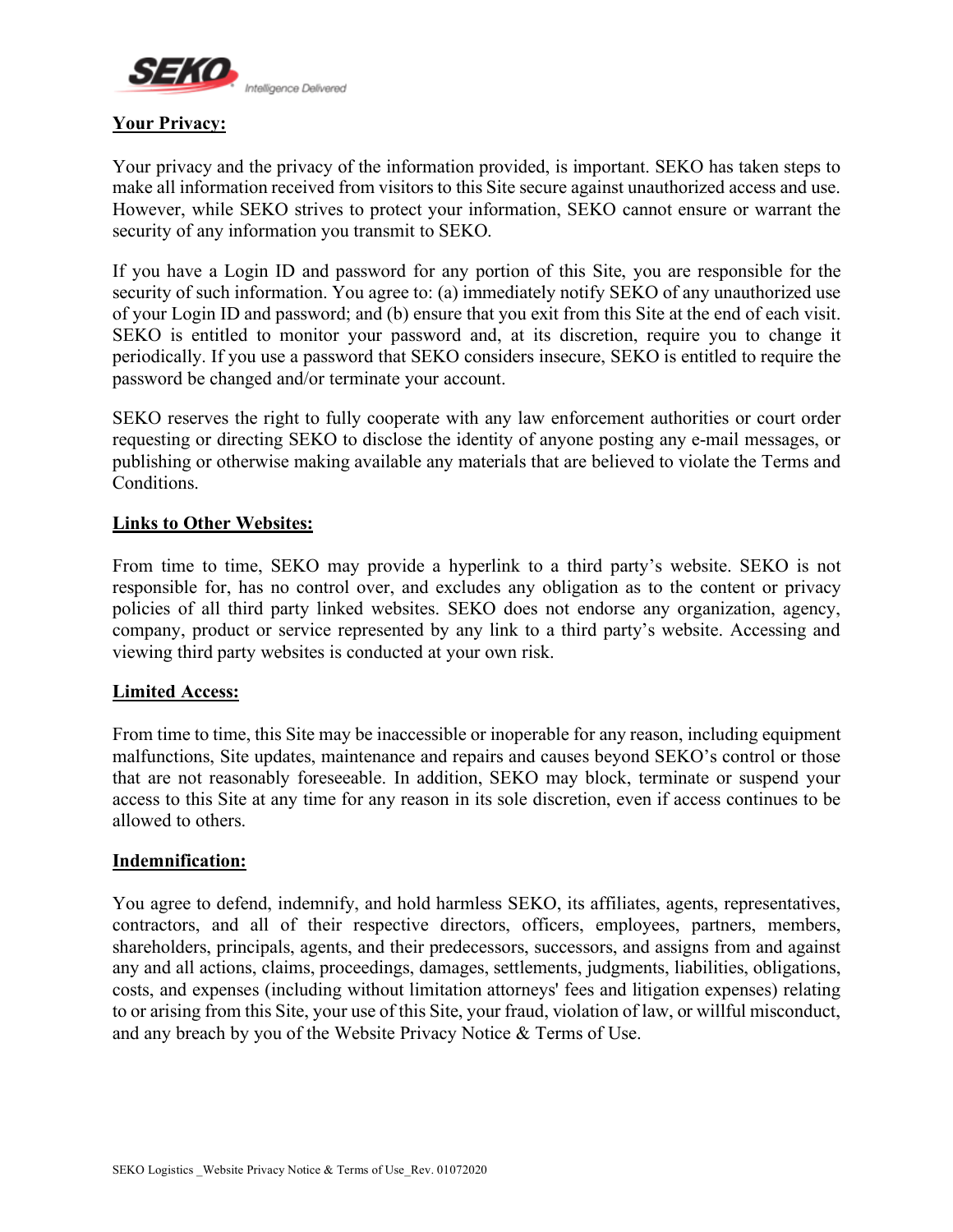

## **Jurisdiction & Disputes:**

SEKO owns and operates this website from Itasca, Illinois. The Website Privacy Notice & Terms of Use shall be governed by and construed in accordance with the laws of the State of Illinois without regard to its conflict of laws provisions. You irrevocably consent to the exclusive jurisdiction of the federal or state courts residing in Cook County, Illinois for any action arising from or relating to the Terms and Conditions or your use of this Site. Any cause of action or claim you may have with respect to this Site must be commenced within one (1) year after the claim or cause of action arises or such claim or cause of action is barred.

## **General:**

If any part of this Website Privacy Notice  $\&$  Terms of Use is unlawful, void or unenforceable, that part will be deemed severable and will not affect the validity and enforceability of any remaining provisions. This Website Privacy Notice & Terms of Use constitutes the entire agreement among the parties relating to the use of this Site. SEKO reserves the right to revise the Website Privacy Notice &Terms of Use from time to time with or without notice.

## **Your Data Protection Rights:**

If you are a resident of the European Economic Area, a resident of California or some other jurisdiction with similar data privacy laws, you may have the following data protection rights (as more particularly described in our Client Privacy Policy):

- You may have the right to access, correct, update or request erasure or deletion of your personal information. See SEKO's Information Access or Deletion Request Policy.
- You may have the right to object to processing of your personal information, or to ask us to restrict processing of your personal information or request portability of your personal information.
- You have the right to opt-out of marketing communications we send you at any time. You can exercise this right by clicking on the "unsubscribe" or "opt-out" link in the marketing e-mails we send you. To opt-out of other forms of marketing (such as postal marketing or telemarketing), then please contact us using the contact details provided under the "How to contact us" heading below.
- If you are a resident of California and covered under the CCPA, or may be subject to other Data Privacy Laws with similar rules, you have the right to object to sale of your Personal Information by a vendor or service provider. If applicable, this right would be exercised by clicking on a "Do Not Sell My Information" link available on our homepage. As we currently, and historically, **do not** sell your Personal Information, this link is currently unavailable.
- If we have collected and processed your personal information with your consent, then you can withdraw your consent at any time. Withdrawing your consent will not affect the lawfulness of any processing we conducted prior to your withdrawal, nor will it affect processing of your personal information conducted in reliance on lawful processing grounds other than consent.